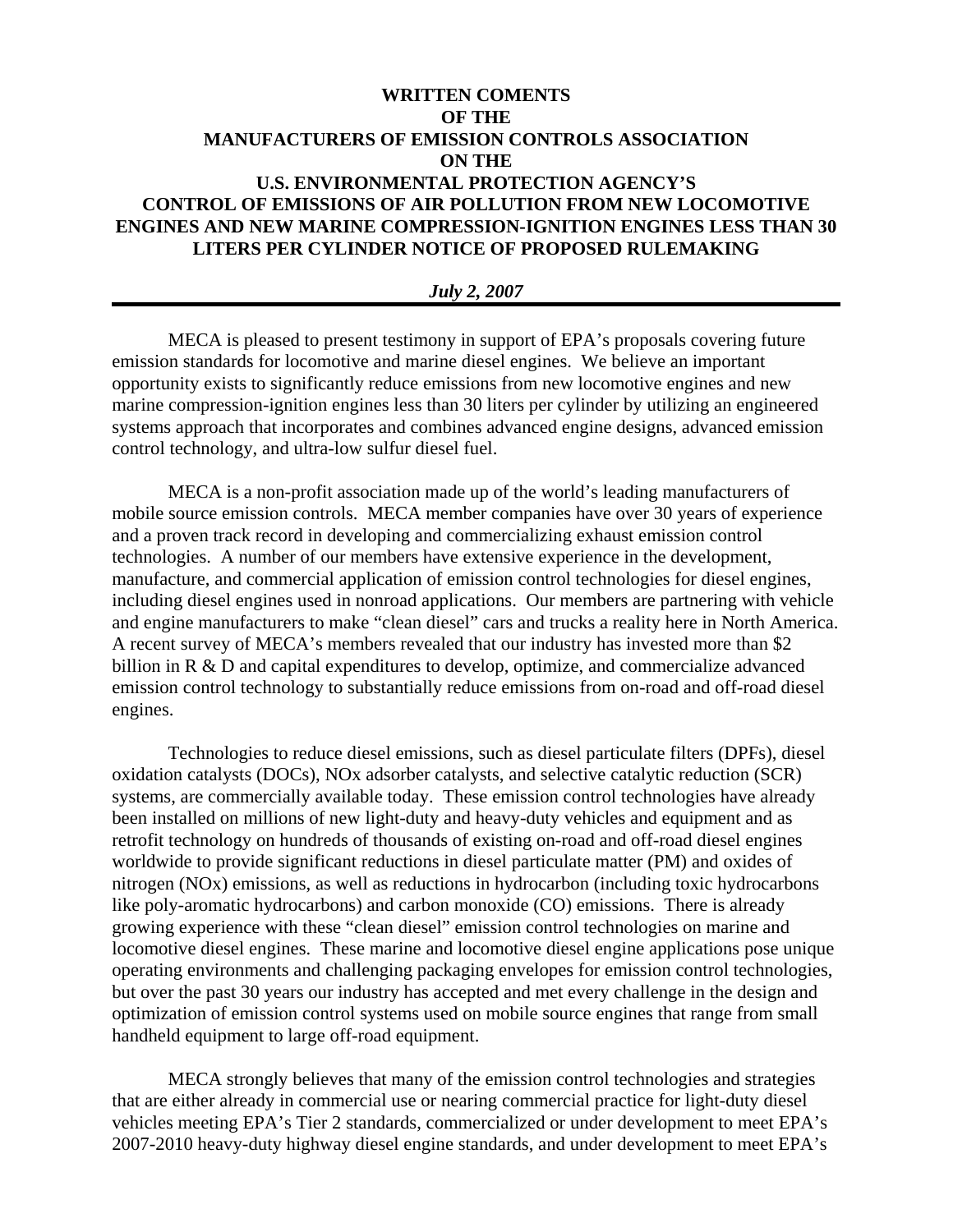Tier 4 nonroad diesel engine standards will be applicable to locomotive and marine diesel engines in the 2015 timeframe to meet their proposed Tier 4 locomotive and marine diesel emission standards.

 MECA has reviewed in detail EPA's NPRM regulatory impact analysis concerning the technical feasibility of catalyst-based PM and NOx controls for achieving their proposed Tier 4 standards for locomotives and marine diesel engines. EPA's technical analysis is strongly supported by available data and experience with catalyst-based exhaust emission controls from the automotive, truck, locomotive, and marine industries. MECA stongly supports EPA's conclusions that their proposed Tier 4 standards for locomotive and marine diesel engines are technically feasible.

## **Emission Control Technologies for Locomotive and Marine Diesel Engines**

MECA would like to provide specific comments on the experience base with diesel particulate filters, diesel oxidation catalysts, and SCR catalysts since these emission control technologies were cited by EPA in their NPRM regulatory impact analysis for their potential in achieving the proposed Tier 4 locomotive and marine diesel standards.

*Diesel Particulate Filters (DPFs) –* Diesel particulate filters are commercially available today, with over 200,000 on-road heavy-duty vehicles worldwide retrofitted with high-efficiency DPFs and over four million new diesel passenger cars in Europe equipped with this technology since 2000. Starting this year here in the U.S., all new heavy-duty diesel highway engines are equipped with diesel particulate filters to achieve EPA's 2007 0.01 g/bhp-hr PM highway diesel standard. New "clean diesel" light-duty vehicles that are entering the U.S. market will also be equipped with DPFs to achieve compliance with EPA's light-duty Tier 2 PM emission regulations.

To date, the real-world experience with DPFs in these many light-duty and heavy-duty on-road vehicle applications has been very good. Through millions of miles of operation, DPFs continue to provide high reductions in PM emissions in these applications with very few operational problems. Most recently, the launch of catalyst-based filters in the U.S. and Canada on 2007 model year heavy-duty highway engines has received favorable feedback from owners and operators.

These successful on-road DPF applications are generally employing durable ceramic wall-flow filters to achieve in excess of 90% reduction in engine-out PM levels over years of operation. Light-duty and heavy-duty new vehicle applications of DPFs rely on combinations of both passive and active regeneration strategies for periodic combustion of soot that accumulates on the filter. In many cases, catalysts displayed directly on the filter substrate and/or located upstream of the filter element have been used to facilitate soot oxidation under normal exhaust temperatures. Similar to the highway and off-road diesel application areas, EPA has already put regulations in place requiring the use of ultra-low sulfur diesel fuel in locomotive and marine diesel engines (starting in 2012), an important enabler for the use of catalyst-based PM control technologies. These wall-flow ceramic filter elements are now available in a number of material types including cordierite, silicon carbide, aluminum titanate, and mullite. Substrate manufacturers continue to refine the designs and production processes for these filter elements in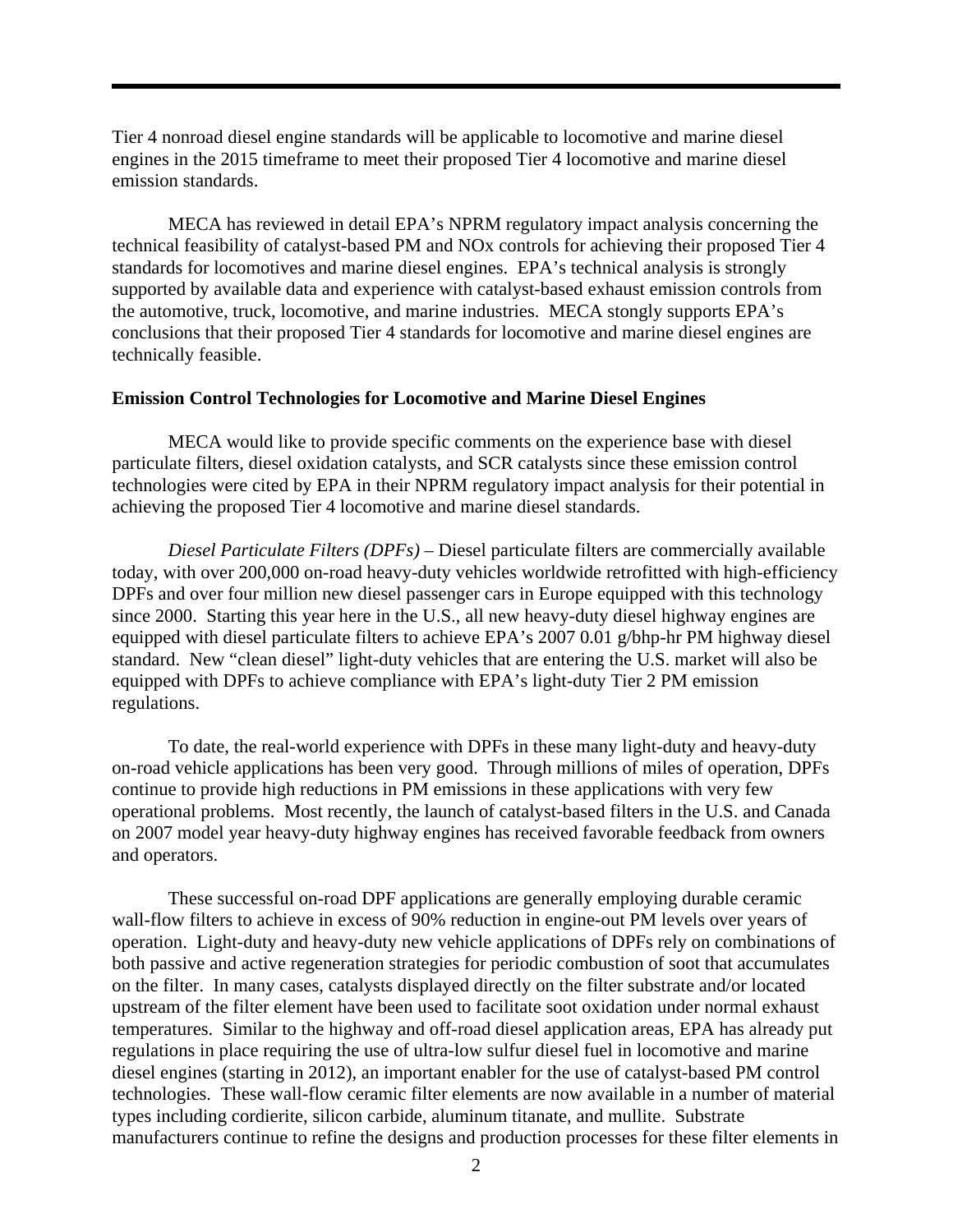order to improve durability characteristics, minimize exhaust backpressure, and make these filter substrates more compatible with catalyst coatings.

Wall-flow filters in addition to trapping soot also trap inorganic ash constituents present in the exhaust stream, chiefly associated with lubricant additive packages. Regular maintenance of wall-flow filters to remove accumulated ash is necessary to keep engine backpressures at acceptable levels. However, through the use of low-ash containing lubricants, improved engine designs that minimize lubricant consumption, proper filter substrate sizing, and novel filter substrate cell designs (e.g., asymmetric inlet and outlet cell sizes), ash cleaning intervals can be extended to many thousands of hours of operation. Some engine manufacturers expect maintenance intervals for filters equipped on new 2007 heavy-duty trucks to reach 300,000 miles or more in Class 8 long haul trucks. MECA published a report on filter maintenance practices and experience in 2005. This report is available on the MECA website at: [www.meca.org/galleries/default-file/Filter\\_Maintenance\\_White\\_Paper\\_605\\_final.pdf](http://www.meca.org/galleries/default-file/Filter_Maintenance_White_Paper_605_final.pdf).

In the nonroad diesel engine application area, DPFs have been successfully installed and used on thousands of mining, construction, and materials handling equipment where vehicle integration has been challenging. Particulate filters, many employing active regeneration strategies such as fuel burners or electrical resistance heaters, have also been used on over 200 locomotives in Europe since the mid-1990s, providing in excess of an 85 percent reduction in particulate matter emissions. Some of these systems have been operating effectively for over 650,000 kilometers. A limited number of these active DPF systems have also been safely equipped on marine vessels in Europe to control PM.

Several demonstration projects have been, or are being conducted in the U.S., to evaluate the feasibility of equipping locomotive and marine engines with DPFs. In 2006, a U.S. Navy work boat/barge was retrofitted with an active DPF system. Emissions testing results show that the DPF, along with engine modifications, achieved an 85 percent reduction in PM and a 74 percent reduction in NOx emissions relative to the original engine configuration. Active DPF systems, similar to those equipped on European locomotives, have been retrofit on two 1500 hp switcher locomotives. These two switchers are now operating in rail yards in southern California as part of an industry demonstration program. In another California demonstration project, DPFs will be demonstrated on two commuter rail locomotives operating between Oakland and Sacramento. Additional details of these marine and locomotive applications of DPFs are summarized in MECA's Locomotive and Marine case study report available at: [www.meca.org/galleries/default-](http://www.meca.org/galleries/default-file/MECA%20locomotive%20and%20marine%20case%20study%20report%201006.pdf)

[file/MECA%20locomotive%20and%20marine%20case%20study%20report%201006.pdf](http://www.meca.org/galleries/default-file/MECA%20locomotive%20and%20marine%20case%20study%20report%201006.pdf). ARB has also held workshops in 2006 and 2007 that detail the experience with DPFs on locomotives. Presentation slides shown at these ARB workshops are available at: [www.arb.ca.gov/msprog/offroad/loco/loco.htm.](http://www.arb.ca.gov/msprog/offroad/loco/loco.htm)

More recently, metal substrate filter designs have been developed and introduced for PM control of diesel engines. These designs combine more tortuous flow paths with sintered metal filter elements to achieve intermediate PM filtering efficiencies that can range from 30 to 70% depending on engine operating conditions and the soluble content of the diesel particulate matter emitted by the engine. Like ceramic wall-flow filters, these metal filter designs can be catalyzed directly or used with an upstream catalyst to facilitate regeneration of soot captured by the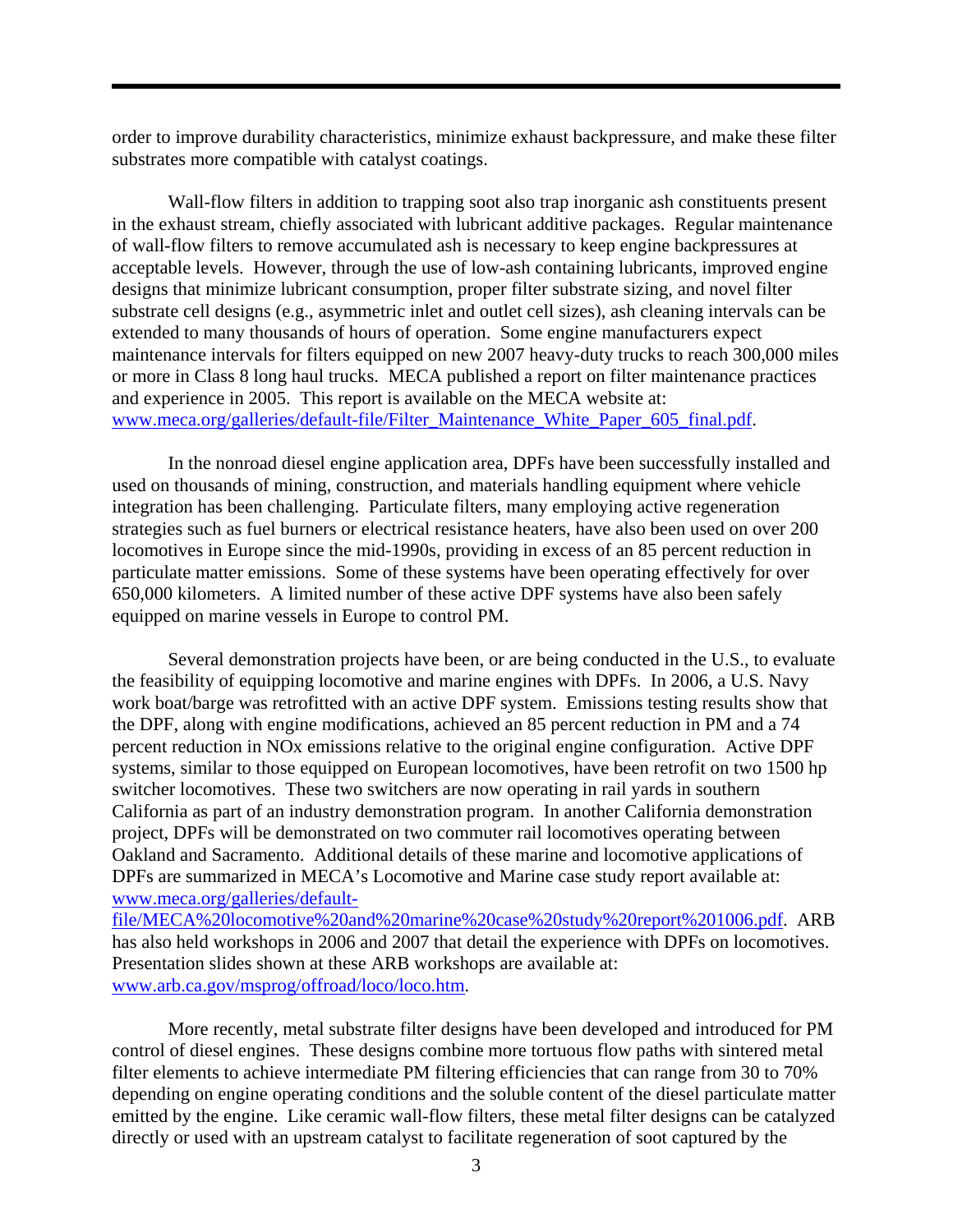substrate. These metal substrate filter designs have been verified by the California Air Resources Board as a Level 2 retrofit device (50-85% PM reduction) on a range of highway diesel engines, have been used by one engine manufacturer (MAN) in Europe for complying with Euro 4 heavy-duty diesel PM limits, and are available in Europe as a retrofit PM technology for light-duty diesel vehicles. Most recently, this metal substrate filter design has been introduced by DaimlerChrysler on their new Smart diesel passenger car in Europe to reduce PM emissions and comply with Euro 4 light-duty emission standards. Due to their more open designs, these metal substrate filter designs can operate over very long timeframes without the need for cleaning the substrate of trapped lubricant oil ash.

*Diesel Oxidation Catalysts (DOCs) –* DOCs are a well proven technology for oxidizing gaseous pollutants and toxic hydrocarbon species present in the exhaust of diesel engines. DOCs are also effective at reducing diesel PM emissions through the catalytic oxidation of soluble hydrocarbon species that are adsorbed on soot particles formed during the combustion process. DOCs can also oxidize NO present in the engine exhaust to  $NO<sub>2</sub>$ . This  $NO<sub>2</sub>$  can then be used to oxidize soot captured on a DPF at relatively low exhaust temperatures (so-called passive filter regeneration) or to improve the low temperature performance of SCR catalysts by providing a more kinetically variable mixture of  $NO$  and  $NO<sub>2</sub>$  to the SCR catalyst. Both the oxidation of soluble PM species and NO oxidation pathways could be useful in meeting the proposed Tier 4 locomotive and marine diesel standards.

Over two million oxidation catalysts have been installed on new heavy-duty highway trucks since 1994 in the U.S. These systems have operated trouble free for hundreds of thousands of miles. Many new 2007-compliant heavy-duty trucks offered for sale in the U.S. and Canada include an oxidation catalyst upstream of a catalyzed diesel particulate filter in order to reduce PM emissions to levels below 0.01 g/bhp-hr. Oxidation catalysts have been used on millions of diesel passenger cars in Europe since the early 1990s and oxidation catalysts have been installed on over 250,000 off-road vehicles around the world for over 30 years. DOCs include Pt or Pt/Pd catalyst formulations supported on ceramic or metallic substrates.

*Selective Catalytic Reduction (SCR) Technology –* SCR technology is a proven NOx control strategy. SCR has been used to control NOx emissions from stationary sources for over 20 years. More recently, SCR systems have been applied to mobile sources, including trucks, off-road equipment, and marine vessels. Applying SCR to diesel-powered engines provides simultaneous reductions of NOx, PM, and HC emissions. Open loop SCR systems can reduce NOx emissions from 75 to 90 percent. Closed loop systems on stationary engines have achieved NOx reductions of greater than 95 percent. Modern SCR system designs have been detailed for mobile source applications that combine highly controlled reductant injection hardware, flow mixing devices for effective distribution of the reductant across the available catalyst crosssection, durable SCR catalyst formulations, and ammonia slip clean-up catalysts that are capable of achieving and maintaining high NOx conversion efficiencies with extremely low levels of exhaust outlet ammonia concentrations over thousands of hours of operation.

The majority of heavy-duty engine manufacturers are offering urea-SCR systems in highway truck applications to comply with Euro IV and V emission regulations in Europe, with more than 100,000 of these European SCR-equipped trucks already in service. Engine manufacturers here in North America are also seriously considering combined DPF+SCR system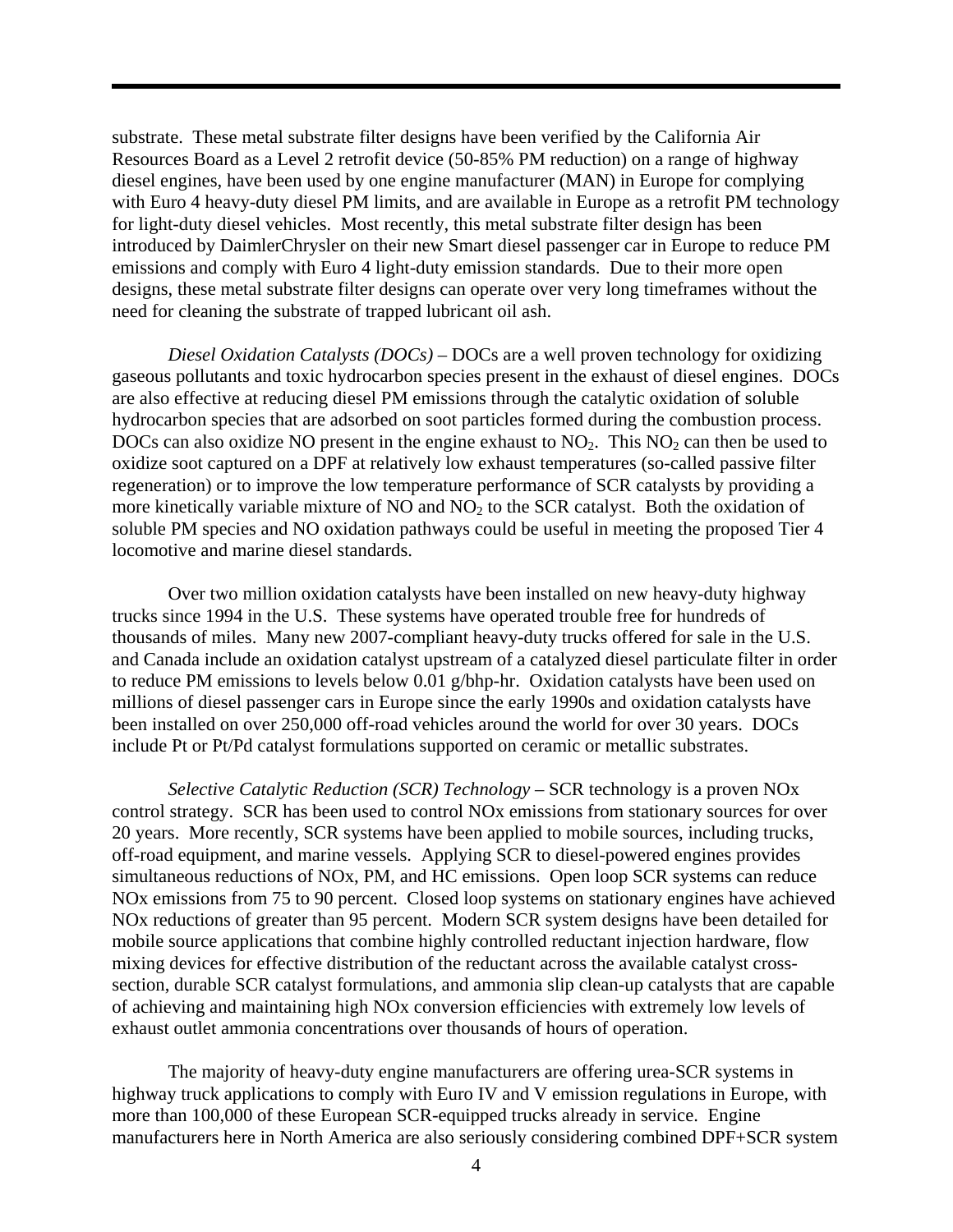designs for complying with EPA's 2010 heavy-duty highway emission standards. A number of combined DPF+SCR system demonstration projections have been completed or are in progress on highway trucks both here in the U.S. and Europe. DOC+SCR systems are also being used commercially in Japan for new diesel trucks by several engine manufacturers to comply with Japan's 2005 standards for new diesel trucks. Several technology providers are developing and demonstrating retrofit SCR systems for both on-road trucks and off-road equipment that combine SCR catalysts with either DOCs or DPFs.

Since the mid-1990s, SCR technology using a urea-based reductant has been safely installed on a variety of marine applications in Europe, including auto ferries, cargo vessels, military ships, and tugboats, with over 200 systems installed on engines ranging from approximately 450 to over 10,000 kW. The Port Authority of New York and New Jersey has recently conducted an innovative pilot project to demonstrate diesel emission reduction technologies on a Staten Island ferry. The ferry was retrofitted with DOC+SCR systems on its two main, four-stroke propulsion engines. Emissions testing observed on the ferry showed NOx reductions that typically exceeded 94% during ferry cruise modes. Additional details on this Staten Island ferry project are available at:

[www.mjbradley.com/documents/Austen\\_Alice\\_Report\\_Final\\_31aug06.pdf.](http://www.mjbradley.com/documents/Austen_Alice_Report_Final_31aug06.pdf) This ferry project along with other operational, marine SCR installations provides firm evidence that SCR systems can be engineered to meet rigorous marine industry safety standards. Some of these marine SCR systems have been operating since the 1990s with no reported safety-related issues.

As discussed in the EPA technical feasibility document, SCR catalysts formulations based on vanadia-titania and base metal-containing zeolites have been commercialized for both stationary and mobile source applications. The maximum NOx conversion window for SCR catalysts is a function of composition. Base metal zeolite SCR catalysts, in particular, have been selected, and are continuing their development, for applications that require NOx performance and durability under higher exhaust operating temperatures that may be encountered in some mobile source applications that combine a DPF upstream of an SCR catalyst (as would likely be the case for locomotive and marine diesel engines to comply with EPA's proposed Tier 4 standards). Base metal zeolite SCR catalysts have been commercially applied to stationary power generation applications since the mid-1990s. One MECA member has supplied zeolitebased SCR catalysts into a number of power generation applications. Included in this experience are examples of zeolite-based SCR catalysts that have operated in these stationary power generation applications for four years or more (more than 25,000 hours of operation) without catalyst replacement and delivered NOx conversion efficiencies in excess of 90%. This extended operation included SCR catalyst temperatures in excess of  $540^{\circ}$ C through much of the four plus years of operation.

For low temperature NOx conversion efficiency, emission control system design engineers have a number of options available, including the composition of the SCR catalyst itself (e.g., Cu-zeolite SCR catalyst formulations typically have better low temperature performance than Fe-zeolite SCR catalyst formulations; e.g., see SAE paper no. 2007-01-1575), control of the ratio of  $NO<sub>2</sub>$  to  $NO<sub>2</sub>$  present at the inlet of the catalyst, and improving the urea decomposition process at low exhaust temperatures. The impact of  $NO<sub>2</sub>/NO$  ratio on low temperature performance of a Fe-zeolite SCR catalyst is documented in EPA's NPRM regulatory impact analysis. Higher ratios of  $NO<sub>2</sub>/NO$  at the inlet of this zeolite-based SCR catalyst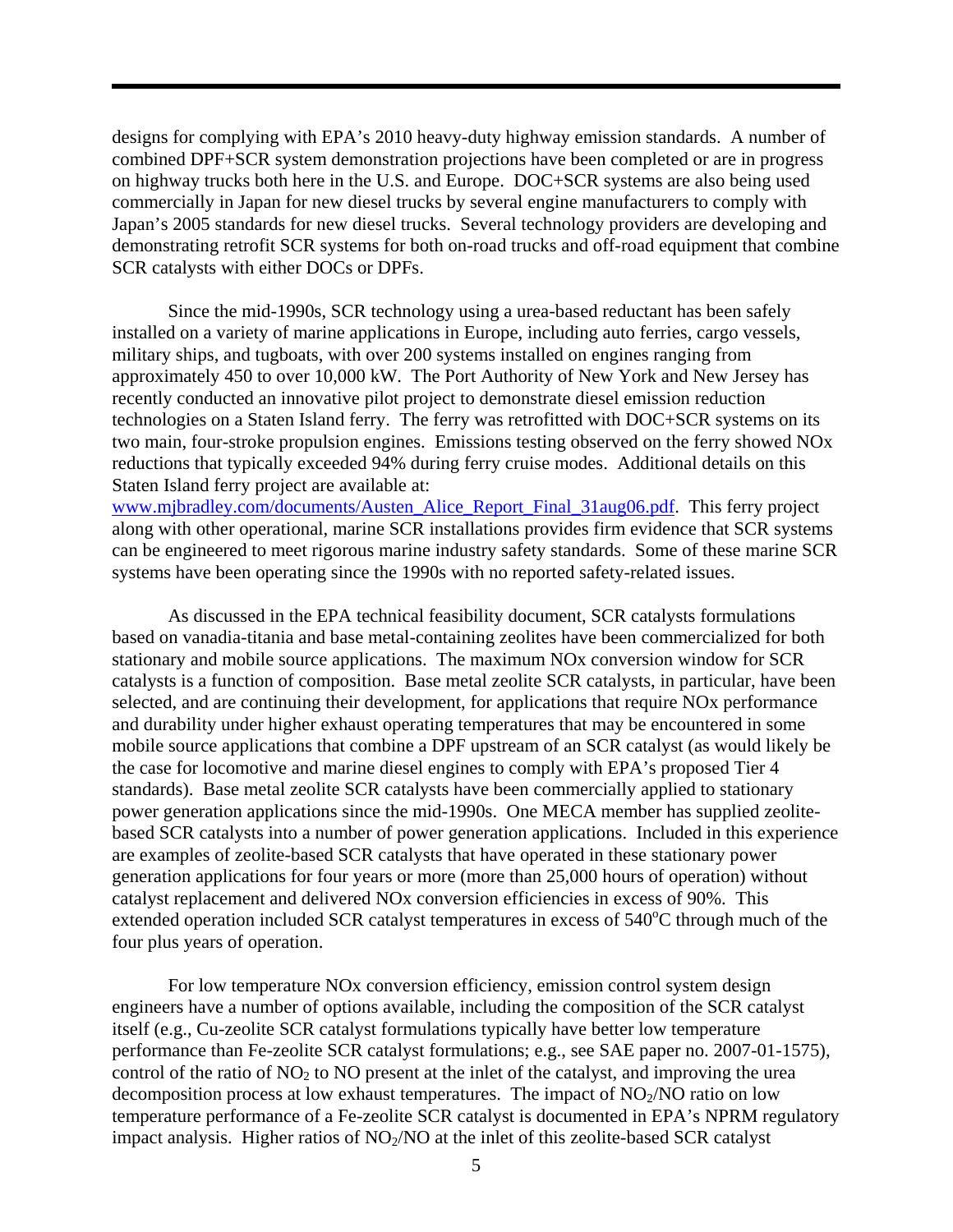significantly improve NOx conversion efficiency at inlet gas temperatures between 150 and 250°C. An oxidation catalyst function upstream of the SCR catalyst (e.g., a DOC or catalyzed DPF) can be used to oxidize NO to  $NO<sub>2</sub>$  and improve low temperature SCR catalyst performance.

#### **NPRM Request for Detailed Technical Comments**

The EPA NPRM includes a request for detailed technical comments on questions provided to EPA by a stakeholder. These questions are specific to the proposed Tier 4 standards and the use of catalyst-based controls to achieve these proposed emission levels. MECA provides the following comments to these questions.

*1. Zeolite SCR Performance/Durability* – The available database of information on zeolite-based SCR catalysts shows that they are capable of maintaining high NOx conversion efficiencies at space velocities in the range of 40,000/hr at extended operations in  $600^{\circ}$ C exhaust temperatures. EPA includes some recent references that support this statement in their regulatory impact analysis included with the NPRM. Data provided to MECA by one of its member companies that is currently offering zeolite-based catalysts for sale in Europe for truck applications and developing zeolite-based catalysts for U.S. 2010 heavy-duty applications indicates that a zeolite-based catalyst maintains approximately 90% NOx conversion efficiency in a simulated diesel exhaust stream at exhaust temperatures ranging between  $250$  and  $550^{\circ}$ C after hydrothermally aging the catalyst for up to 2000 hours at  $600^{\circ}$ C. In this study, the zeolitebased SCR catalyst was aged in an air stream that contained 10% water vapor and 20 ppm sulfur dioxide. NOx conversion performance was measured in a simulated diesel exhaust stream with a NO/NO<sub>2</sub> ratio of  $1/1$  and a space velocity of 60,000/hr (a 50% higher space velocity condition compared to EPA's Tier 4 locomotive SCR design assumption). NOx conversion efficiency of the zeolite-based SCR catalyst was measured in a relatively fresh state and after 800, 1600, and 2000 hours of hydrothermal aging. No degradation in NOx conversion efficiency in the 250- 550°C inlet exhaust temperature range was observed between fresh and aged catalysts.

 In another example of zeolite-based SCR performance and durability, MECA's European affiliate association, the Brussels-based Association of Emissions Control by Catalyst (AECC, [www.aecc.be\)](http://www.aecc.be/), has recently completed a heavy-duty Euro VI demonstration program on a modern, low-NOx U.S. 2007-class diesel engine (7.5 liter engine displacement). In this program, an advanced diesel emission control system including a DOC + catalyst-based DPF (14 liter filter volume) and a urea-SCR zeolite-based catalyst (14 liter catalyst volume) + ammonia slip catalyst was evaluated for emissions performance following 200 hours of oven aging of the catalyst components at 600°C. Over the European Steady-State Cycle (ESC), this aged system reduced NOx emissions by approximately 85% and PM mass emissions by more than 90%. Additional details of this AECC test program will be publicly released later this summer.

 Laboratory evaluations reported by workers at Ford in SAE paper no. 2007-01-1575 provide evidence that zeolite-based SCR catalysts can maintain high NOx conversion efficiencies after hydrothermal aging at temperatures above 600°C. In this study, both Cu-based and Fe-based SCR catalysts were evaluated. NOx conversion efficiency curves versus inlet gas temperature measured at a space velocity of 30,000/hr showed minimal degradation after hydrothermally aging the SCR catalysts for 2, 27, and 64 hours at  $670^{\circ}$ C. In these same studies,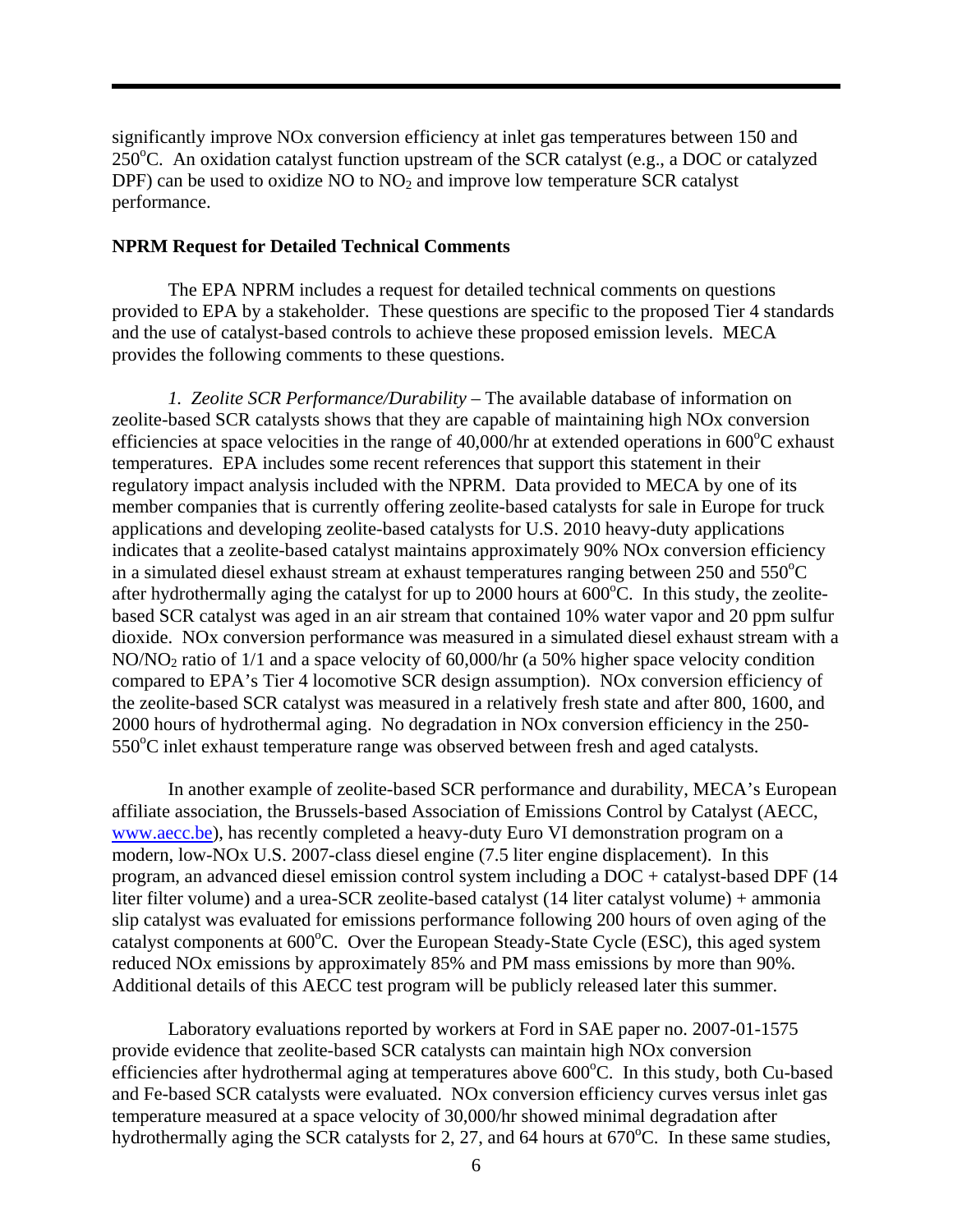one hour hydrothermal aging of a Cu-zeolite SCR catalyst at  $750^{\circ}$ C or one hour of hydrothermal aging of a Fe-zeolite SCR catalyst at 900°C resulted in no significant NOx performance degradation relative to 64 hours of hydrothermal aging at  $670^{\circ}$ C. In the EPA NPRM regulatory impact analysis, EPA includes data from Ford showing NOx conversion efficiency for a Fezeolite SCR catalysts after various thermal aging treatments. These results also show no significant NO<sub>x</sub> performance difference between the SCR catalyst aged 20 hours at  $700^{\circ}$ C, 40 hours at 700°C, or 20 hours at 725°C for inlet gas temperatures above 250°C and a space velocity of 30,000/hr.

 Results shown by one MECA member (a major catalyst manufacturer for mobile sources) at the SAE Heavy-Duty Diesel Emissions Control Symposium held in Gothenburg, Sweden on September 20-22, 2005 support the results reported by Ford. In their results, this MECA member showed NOx efficiency curves versus inlet gas temperature results for a Fe-zeolitebased SCR catalyst in a relatively fresh state and after hydrothermal aging at 700°C for 50 hours. A small amount of NOx conversion efficiency degradation was observed after hydrothermal aging at  $700^{\circ}$ C for inlet gas temperatures in the range of  $300$ - $500^{\circ}$ C. In this case, the hydrothermally aged SCR catalyst demonstrated NOx efficiencies of approximately 85% or greater over this inlet gas temperature range.

 The performance of zeolite-based SCR catalyst is not expected to be impacted by operating in a locomotive or marine diesel exhaust that contains a 0.03 g/bhp-hr PM level (the proposed Tier 4 PM standard for these engines). Fe-zeolite SCR catalysts have recently been commercialized in Japan for heavy-duty truck applications. These Japanese heavy-duty truck applications combine a DOC in front of the SCR catalyst and operate at PM levels at the inlet to the SCR catalyst that are considerably higher than 0.03 g/bhp-hr with no reported problems (see SAE paper no. 2005-01-1860).

*2. Mechanical and Environmental Concerns* – Zeolite-based SCR catalysts are expected to withstand the mechanical and ambient conditions required for locomotive applications. SCR systems have already been designed or are being designed to deal with mechanical and thermomechanical conditions associated with passenger cars, trucks, and marine vessels. These mechanical and ambient conditions are expected to be no more severe for locomotive applications. Durability under thermo-mechanical environments depends on both the physical strength of the catalyst element and the design of the packaging system that contains the catalyst element(s). MECA members have considerable experience in packaging catalysts for severe thermo-mechanical environments. System design engineers can utilize a variety of tools, including hot vibration testing and engine testing, to design and validate effective system designs that can withstand the thermo-mechanical environment present in the exhaust. Locomotives and marine diesel engines will include air filtering elements designed to protect the engine and these same air filter elements will provide protection to the catalysts equipped on these engines from large particulates that might be present in the inlet combustion air to the engine. MECA understands that some of the concerns raised for exposure to salt fog, sand, china clay, and silicon flour are military specifications for external surfaces of vehicles and are not pertinent to catalysts contained within the exhaust stream of a locomotive.

*3. DOC Durability* – DOCs are a well proven, durable catalyst-based technology that have accumulated millions of miles of service on light-duty and heavy-duty vehicles. In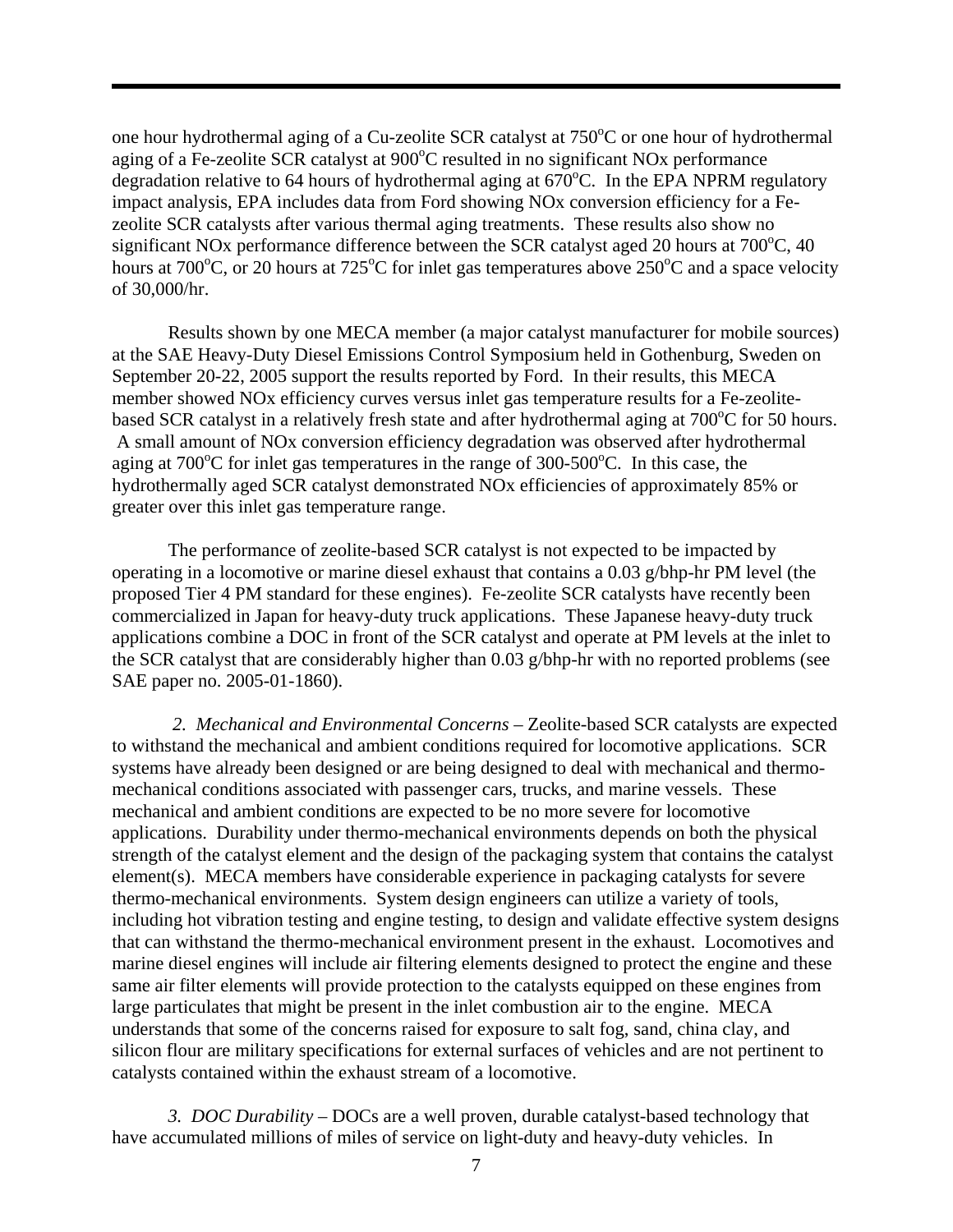particular, the ability for DOCs to oxidize  $NO$  to  $NO<sub>2</sub>$  is a critical pathway to the soot regeneration characteristics of catalyst-based DPFs that rely on the passive regeneration of soot. In some designs, these catalyst-based DPFs include a DOC upstream of either an uncatalyzed or catalyzed wall-flow ceramic filter. The literature includes numerous references to the use of retrofit catalyzed filters that feature a DOC+DPF configuration where the DOC is used to oxidize  $NO$  to  $NO<sub>2</sub>$  to facilitate soot regeneration at relatively low exhaust gas temperatures in the range of 200 to 350°C. In some cases, these DOC+DPF retrofit passive filters have been in service for many years and hundreds of thousand of miles of operation. SAE papers nos. 2000- 01-0480 and 2004-01-0079 are two references that provide evidence that passive soot regeneration facilitated by NO oxidation over a DOC is maintained after many thousands of hours of operation.

*4. Low Ammonia Slip* – MECA agrees with EPA's technical discussion concerning the technical feasibility of designing SCR systems with low ammonia slip characteristics. Low ammonia slip SCR systems (e.g., 20 ppm or less ammonia peak concentrations in the exhaust exiting the SCR catalyst) have been and can be designed for locomotive or marine diesel applications. Achieving low ammonia slip includes proper sizing of the SCR catalyst and the design and control of the urea dosing system. Work completed as part of the large U.S. Department of Energy Advanced Petroleum-Based Fuels-Diesel Emission Control Program includes evaluations of two different DPF+SCR systems on a modified heavy-duty highway engine. In these systems, with only open loop control of the urea-dosing systems and the use of ammonia slip catalyst at the exit of the SCR catalysts, average ammonia levels measured in the exhaust during transient and steady-state testing were 6 ppm or less after engine aging these systems for 6000 hours (see the Southwest Research Institute presentation from the August 2005 DEER Conference held in Chicago, IL). In the case of performance measured over the Federal heavy-duty transient test cycle, both of these aged systems showed ammonia slip levels of less than 1 ppm on average across the transient test cycle.

 As cited by EPA in their regulatory impact analysis, closed-loop control of SCR systems is now being developed for U.S. light-duty and heavy-duty diesel vehicles and will be introduced into the market between 2008 and 2010. These closed-loop control systems will operate under conditions that maximize NOx conversion efficiencies while minimizing ammonia slip. In addition, catalyst manufacturers have available and continue to develop ammonia slip catalysts that can be placed after the SCR catalyst to selectively convert ammonia to nitrogen. Ford workers detail their own evaluations of ammonia slip catalysts in SAE paper nos. 2007-01-1572 and 2007-01-1581. In their abstract of SAE paper no. 2007-01-1572, these researchers state, "Current state of the art  $NH_3$  slip catalysts are shown to be capable of removing nearly all  $NH_3$  at temperatures above 225<sup>o</sup>C at low (80,000/hr) space velocities (SV) with good selectivity to N<sub>2</sub>." These results provide strong evidence that SCR catalysts can be designed and operated on locomotives with extremely low or near zero ammonia slip.

*5. NOx sensors* – NOx sensors are commercially available from one MECA member and have been used on light-duty vehicle applications of lean-burn, gasoline direct injection engines to control NOx adsorber-based catalysts. This NOx sensor technology utilizes electrochemical oxygen cells to simultaneously determine oxygen and NOx concentrations in an exhaust stream. The current generation of NOx sensors produced by this manufacturer recently successfully completed a 6000-hour durability test on a heavy-duty diesel engine equipped with a DPF + urea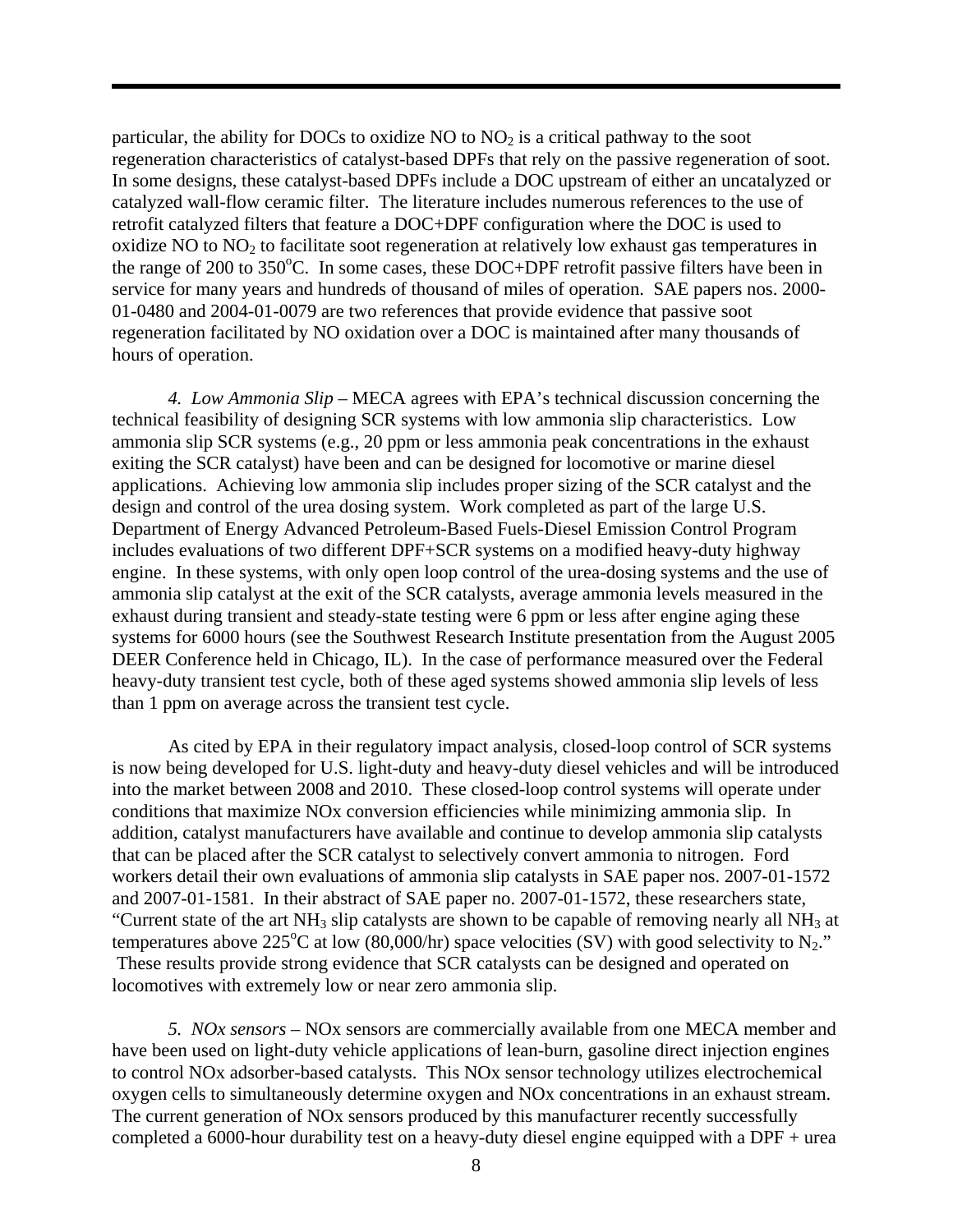SCR system. Details of this 6000-hour durability test are contained in SAE paper no. 2005-01- 3793. This NOx sensor design currently has engine-aged accuracy for NOx concentrations in the 0-100 ppm range of  $\pm$ /-15%. The manufacturer of this NOx sensor technology expects to introduce a next generation sensor with  $+/- 10\%$  aged accuracy in 2010 and is targeting  $+/- 5\%$ accuracy by 2013 with a clearly defined development path. NOx sensors are also under development by other manufacturers for applications on both on-road and off-road diesel engines to control catalyst-based NOx emission control systems and to provide diagnostic information concerning the performance of these systems. MECA expects suitable NOx sensors to be available for use on locomotives and marine diesel engines in time for Tier 4 applications.

*6. Locomotive vs. Marine Diesel SCR Applications* – SCR catalyst performance and durability issues are generally independent of the diesel engine application under consideration. Catalyst performance will be largely a function of inlet exhaust gas conditions of temperature and gas composition, the space velocity that the catalyst operates at, the composition of the catalyst, the levels of potential poisons present in the exhaust stream, and the maximum temperature that the catalyst is exposed to during the full useful life period. These catalyst boundary conditions, although not completely equivalent between locomotive and marine diesel engines, are within the performance windows of existing SCR catalyst formulations. Other than unique packaging constraints, MECA firmly believes that durable SCR catalyst compositions will be available to allow both locomotive and marine diesel engines to comply with EPA's proposed Tier 4 standards in the 2015 timeframe. Both Tier 4 locomotive and marine diesel SCR applications will benefit from continued development efforts on SCR systems that will be driven by much higher volume applications on light-duty vehicles, heavy-duty vehicles, and offroad diesel-powered equipment.

## **Other Diesel Emission Control Technology Comments**

The continued development and commercialization of durable DOCs, DPFs, and SCR catalyst systems is an important focus of the emission control industry and their customers in the engine, equipment, and vehicle manufacturing industries. But the new "clean diesel" world of technologies also includes other options for catalyst-based controls for NOx. NOx adsorber catalysts are in commercial production on a number of light-duty and medium-duty diesel vehicles offered by Toyota, Hino, Mercedes, and Chrysler/Cummins. Additional launches of NOx adsorber catalysts have also been announced by Volkswagen on 2008 model year light-duty diesel vehicles in North America. More recently, manufacturers have described NOx-based catalyst systems that combine NOx adsorbers with SCR catalysts. Examples of these combined technology offerings include the BlueTec system currently available on the Mercedes E320 CDI diesel in the U.S. and Honda's dual layer NOx adsorber/SCR catalyst, single converter technology approach targeted for 2009 light-duty diesel applications in North America (see SAE paper no. 2007-01-0239). In these combinations of NOx adsorbers and SCR catalysts, the primary NOx control pathway is through the NOx adsorber catalyst with the SCR catalyst providing incremental NOx conversion with the help of ammonia produced by the NOx adsorber catalyst during oxygen deficient regeneration operations. This ammonia is stored on the SCR catalyst and reacts with NOx during normal lean operating modes. In this manner, these combined systems do not need to use a separate reductant fluid such as urea/water mixtures to facilitate selective NOx conversion over the SCR catalyst. These combination NOx adsorber/SCR catalyst system designs can also employ catalytic fuel reformers (see for example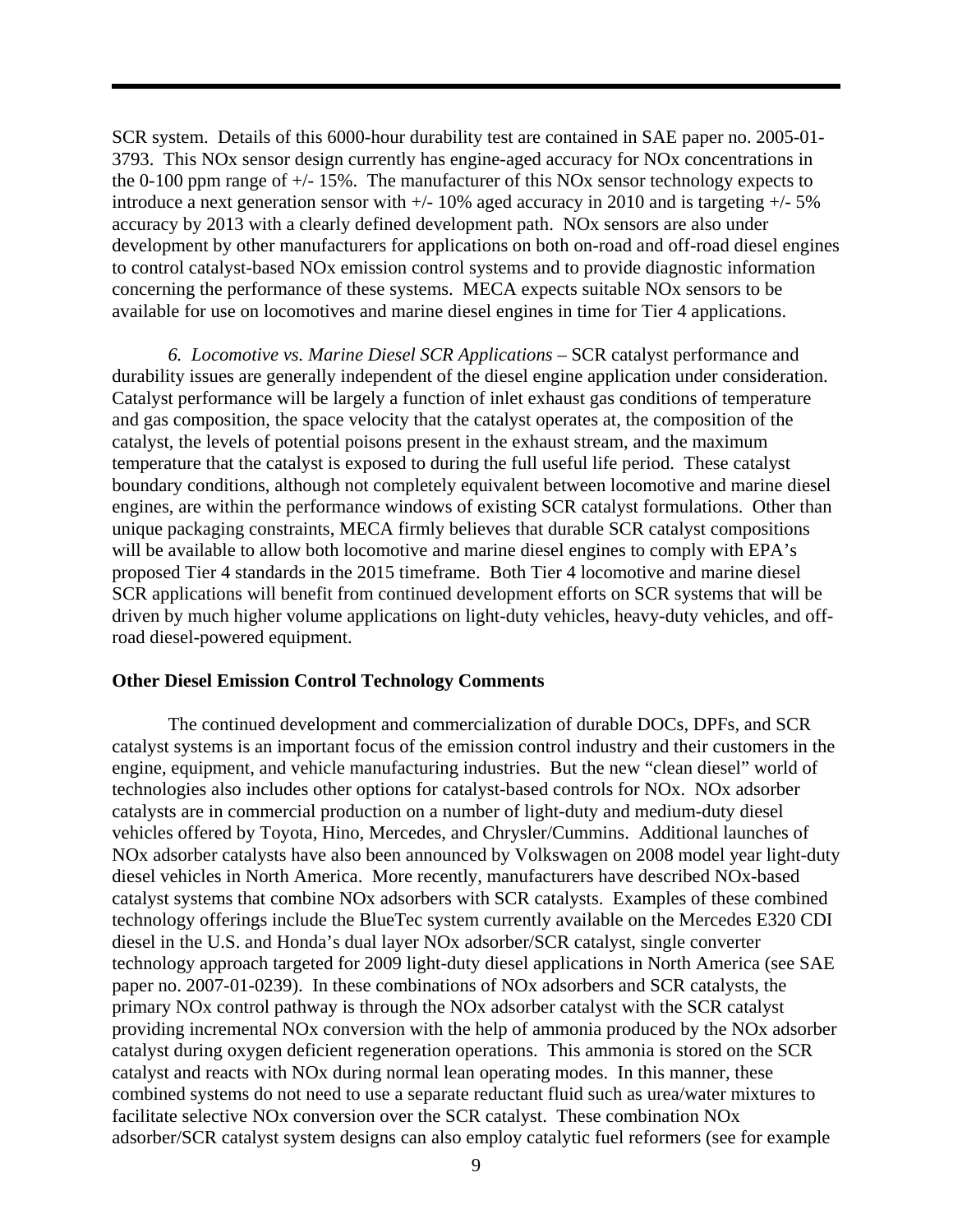SAE paper no. 2006-01-3552) to provide an effective reducing environment for regenerating or desulfating the NOx adsorber function present in the system.

 The clean diesel technology thrust has also spawned a variety of new sensor technologies that can be used to help control catalyst-based emission control technologies like SCR catalysts or NOx adsorber catalysts or be used for diagnostic purposes to determine if these systems are operating within design constraints. Examples of sensor developments include NOx sensors (see NOx sensor section above), ammonia sensors, and urea quality sensors. NOx sensors and urea quality sensors are already seeing commercial application on vehicles in Europe and Japan.

 Reviews of diesel engine and diesel emission control technologies are available through a series of SAE papers authored by Dr. Timothy Johnson of Corning Incorporated. These annual review papers provide a large number of technical paper references and summaries of the technology advancements that are rapidly changing the nature of diesel engines in on-road and off-road applications. The most recent reviews provided by Dr. Johnson can be found in SAE paper nos. 2007-01-0233 and 2006-01-0030. The diversity of technology developments included in these review papers speaks to the significant breadth and volume of activity aimed at clean diesel technologies, including advanced diesel emission control technologies of all types for reducing PM and NOx emissions.

# **Conclusion**

While we recognize that the proposed new Tier 4 locomotive and marine diesel engine standards present engineering challenges, we also believe those challenges can and will be met. The key will be to employ the systems approach identified in EPA's proposal consisting of the further evolution of locomotive and marine diesel engine designs, the use of advanced emission control technology, such as diesel particulate filters and SCR catalyst systems, the use of ultralow sulfur diesel fuel, and the use of low ash and sulfur-containing lubricants. MECA has reviewed EPA's Tier 4 technical feasibility discussion presented in their NPRM and agrees with EPA's technical assessments. MECA and its member companies firmly believe that high efficiency and durable diesel particulate filters and SCR catalysts meeting the EPA staff technical assumptions for their proposed Tier 4 standards on locomotive and marine diesel engines will be available in the 2015 timeframe. MECA member companies stand ready to work with locomotive and marine engine manufacturers on understanding current diesel PM and NOx catalyst performance and durability levels, and to begin the application engineering process for future locomotive and marine diesel exhaust emission control systems.

Our industry is convinced that advanced exhaust emission controls that have already begun to usher in the new generation of clean diesel engines used in cars and trucks in the U.S., Europe, and Japan will also allow for significant reductions in both NOx and diesel particulate emissions from locomotive and marine diesel engines in the next decade.

MECA Contact: Dr. Joseph Kubsh Executive Director Manufacturers of Emission Controls Association